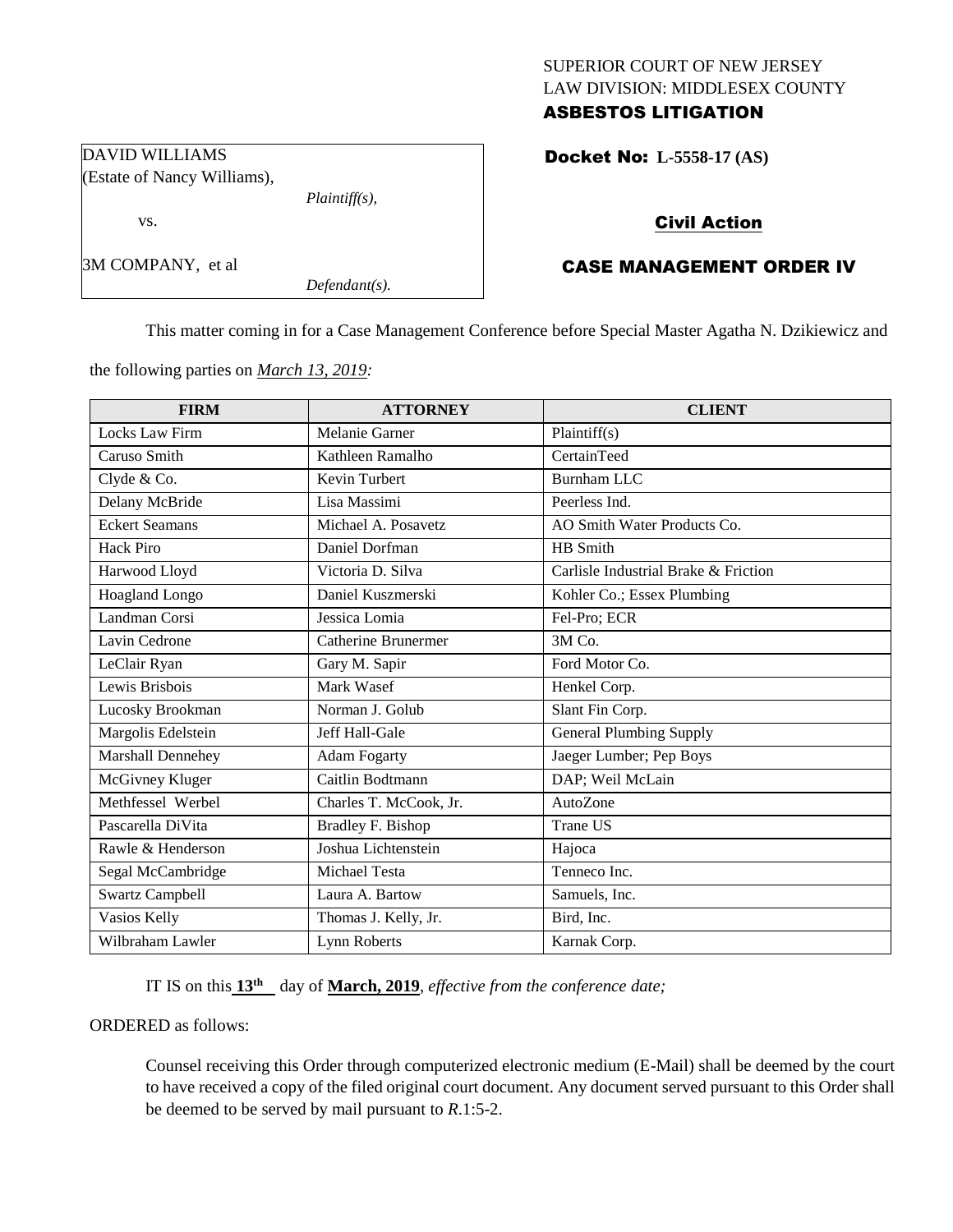Any jurisdictional motions must be filed in accordance with the Court Rules or be waived.

Any *forum non conveniens* motions must be filed as soon as practicable; once sufficient discovery is conducted so that the motion may be properly brought.

# **DISCOVERY**

- May 31, 2019 Fact discovery, including depositions, shall be completed by this date. Plaintiff's counsel shall contact the Special Master within one week of this deadline if all fact discovery is not completed.
- May 31, 2019 Depositions of corporate representatives shall be completed by this date.

### **EARLY SETTLEMENT**

August 2, 2019 Settlement demands shall be served on all counsel and the Special Master by this date.

#### **MEDICAL EXPERT REPORT**

| May 31, 2019   | Plaintiff shall serve medical expert reports by this date.                                                                                                                                                                                               |
|----------------|----------------------------------------------------------------------------------------------------------------------------------------------------------------------------------------------------------------------------------------------------------|
| May 31, 2019   | Upon request by defense counsel, plaintiff is to arrange for the transfer of pathology specimens<br>and x-rays, if any, by this date.                                                                                                                    |
| August 5, 2019 | Defendants shall identify its medical experts and serve medical reports, if any, by this date. In<br>addition, defendants shall notify plaintiff's counsel (as well as all counsel of record) of a<br>joinder in an expert medical defense by this date. |

### **LIABILITY EXPERT REPORTS**

- May 31, 2019 Plaintiff shall identify its liability experts and serve liability expert reports by this date or waive any opportunity to rely on liability expert testimony.
- August 5, 2019 Defendants shall identify its liability experts and serve liability expert reports, if any, by this date or waive any opportunity to rely on liability expert testimony.

#### **SUMMARY JUDGMENT MOTION PRACTICE**

- August 2, 2019 Plaintiff's counsel shall advise, in writing, of intent not to oppose motions by this date.
- August 16, 2019 Summary judgment motions shall be filed no later than this date.
- September 13, 2019 Last return date for summary judgment motions.

# **ECONOMIST EXPERT REPORTS**

- May 31, 2019 Plaintiff shall identify its expert economists and serve expert economist report(s), if any, by this date or waive any opportunity to rely on economic expert testimony.
- August 5, 2019 Defendants shall identify its expert economists and serve expert economist report(s), if any, by this date or waive any opportunity to rely on economic expert testimony.

 $\_$  ,  $\_$  ,  $\_$  ,  $\_$  ,  $\_$  ,  $\_$  ,  $\_$  ,  $\_$  ,  $\_$  ,  $\_$  ,  $\_$  ,  $\_$  ,  $\_$  ,  $\_$  ,  $\_$  ,  $\_$  ,  $\_$  ,  $\_$  ,  $\_$  ,  $\_$  ,  $\_$  ,  $\_$  ,  $\_$  ,  $\_$  ,  $\_$  ,  $\_$  ,  $\_$  ,  $\_$  ,  $\_$  ,  $\_$  ,  $\_$  ,  $\_$  ,  $\_$  ,  $\_$  ,  $\_$  ,  $\_$  ,  $\_$  ,